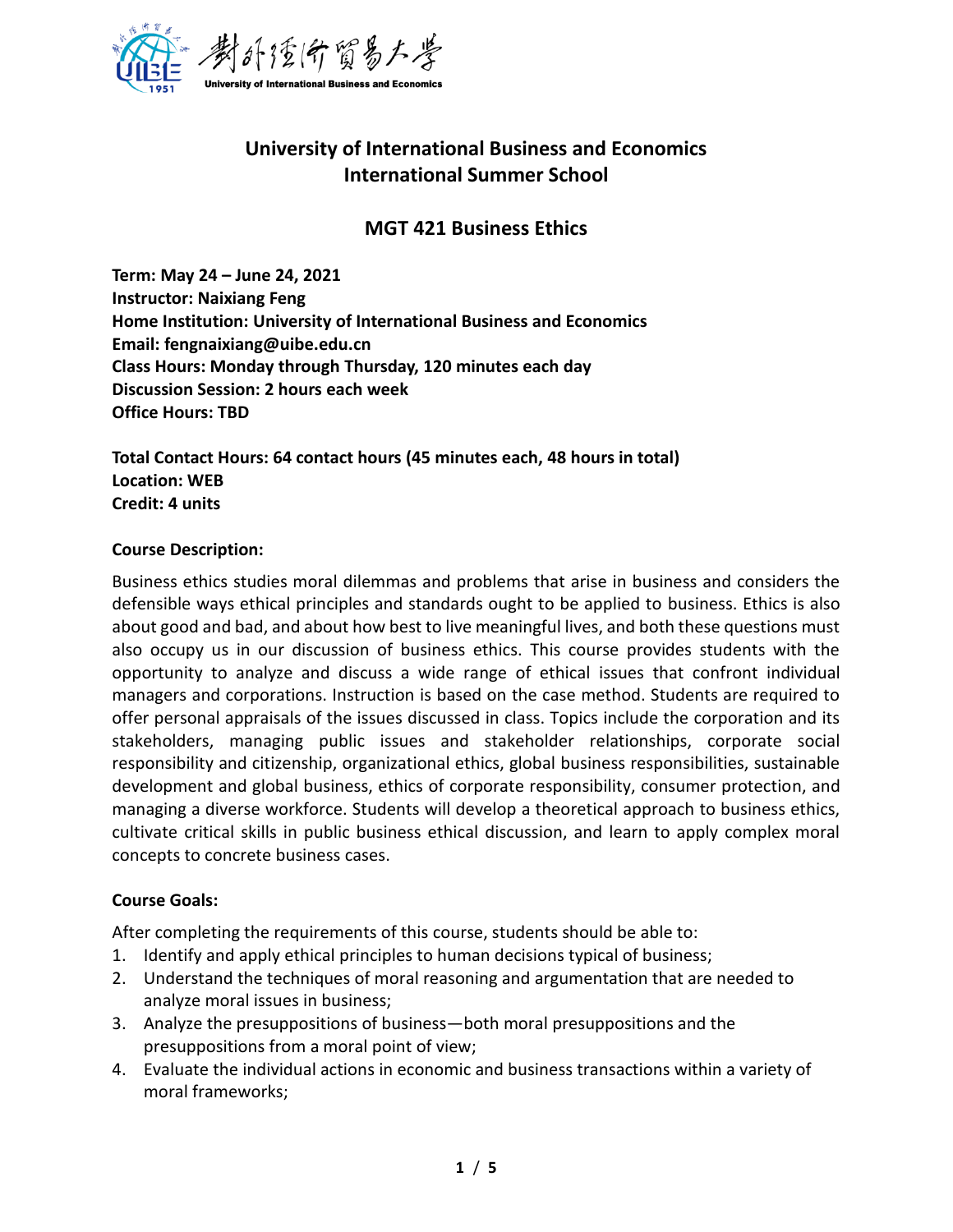

- 5. Apply general ethical principles to particular cases or practices in business;
- 6. Discuss the ethical issues inherent in the rapid changes in business, including information technology and environmental degradation.

### **Required Textbook:**

Ann Lawrence (2020). *Business and Society: Stakeholders, Ethics, Public Policy, 16/e*. McGraw-Hill Education. **ISBN: 1260140466** 

#### **Internet Resources:**

| www.economist.com |  |
|-------------------|--|
| www.fortune.com   |  |
| www.nytimes.com   |  |
| www.wsj.com       |  |
| www.bloomberg.com |  |
| www.ft.com        |  |
| www.cnnmoney.com  |  |

**The Economist Fortune The New York Times The Wall Street Journal** Bloomberg **Financial Times (London) CNN Money** 

### **Teaching Methods:**

Any of the following may be included:

- Case analysis and discussion
- Selected video clips
- Discussion of assigned readings
- Lectures by instructor
- Individual assignments and reports
- Group assignments and reports
- Pop quizzes and written assignments
- Use of appropriate technologies including Excel and power point presentations

#### **Course Requirements:**

Class assignments will be given after class. They are given to reinforce the concepts discussed in the lectures and from the text. It is essential that you participate by doing the homework in a timely fashion and participating in the discussion of the homework. Class lectures and discussions will assume that you have a general understanding of the terms and ideas from the required readings. In this combination lecture/discussion format, your individual contributions, questions, and insights become critical to your own learning and that of your classmates.

#### **Course Evaluation:**

Students will be graded on the following work:

- A) Class participations and attendance worth 10% of total grade
- B) essays worth 30% of total grade
- C) tests worth 30% of total grade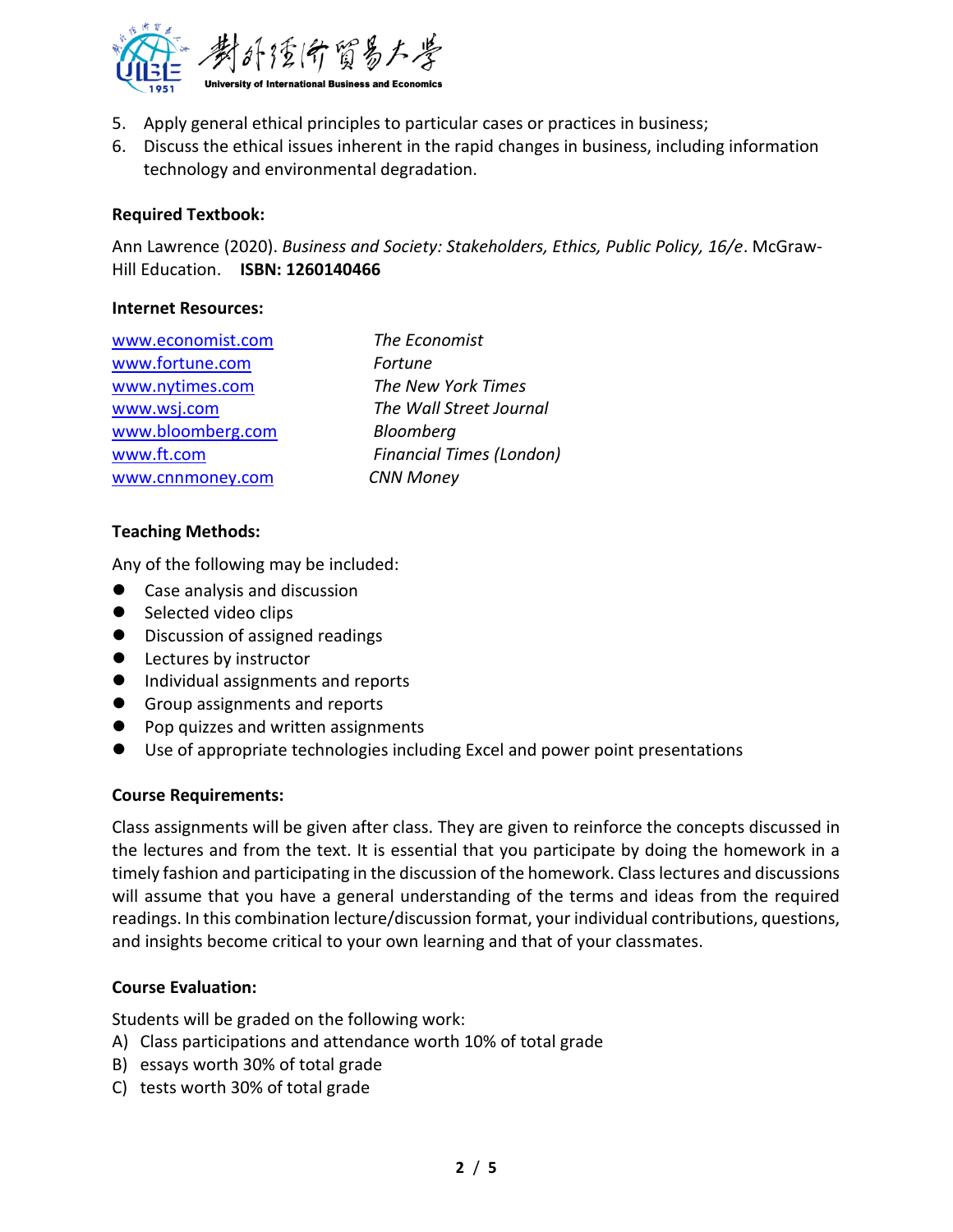

## D) Final presentation worth 30% of total grade

Late assignments will not be accepted without serious cause. Due dates are listed on the course schedule.

## **About Course Evaluation:**

- A) Class participation means taking part in class discussions (hard to do well if you haven't read the assignments). It will mean advance preparation for at least one debate or role-play or other class activity in addition to your group project. And of course, it will also mean doing your fair share on your group project
- B) Tests are inclusive of textbook materials.
- C) Three essays will be assigned for the course, each essay constitutes 10% of the total grade **On the Essays**

**Essay One topic: Can business ethics be taught?** 500 words

**Essay Two topic: Advertising: immoral and unnecessary or moral and useful?**  800 words

**Essay Three topic: What are "sweatshops," and are they good or bad?** 1,000 words

Submission: Paper (double-spaced, stapled) or Word (with your last name in the document label).

You may use the paper to argue in support of one side of an ethical issue. If so, then you should not only find substantial arguments in support of that position, but also substantial arguments against that position. In other words, try to show that your position successfully withstands strong criticism. Alternatively, you might want to explore an ethical issue without taking a firm stance on either side. In that case also, find substantial arguments on both sides, and analyze their strengths and weaknesses. It may help to ask yourself as you read: What sort of ethical argument is this? Is it consequentialist or no consequentialist? Has the author anticipated serious objections to his/her argument? Are the ethical principles assumed or advocated by the author likely to conflict in some situations? Are any significant ethical principles ignored? If the argument depends in part on empirical studies, are they strong ones, or do they ignore important evidence? Is what the author proposes realistic in economic or business terms? (These questions are meant to be suggestive, not mandatory or exhaustive.)

Be very careful to avoid plagiarism. You must cite your sources everywhere in your paper where you use their ideas, and not only when you quote them directly but also where you paraphrase their points in your own words. In general, you should only use direct quotes when you find the authors' wording to be especially effective. But your paraphrasing or summaries of authors' points should be thorough: it's not fair to an author to change only a couple of words in a paragraph of his/hers and then imply (by not using direct quotes) that the paragraph is entirely your own prose.

Give full references at the end of your paper, using a standard citation format: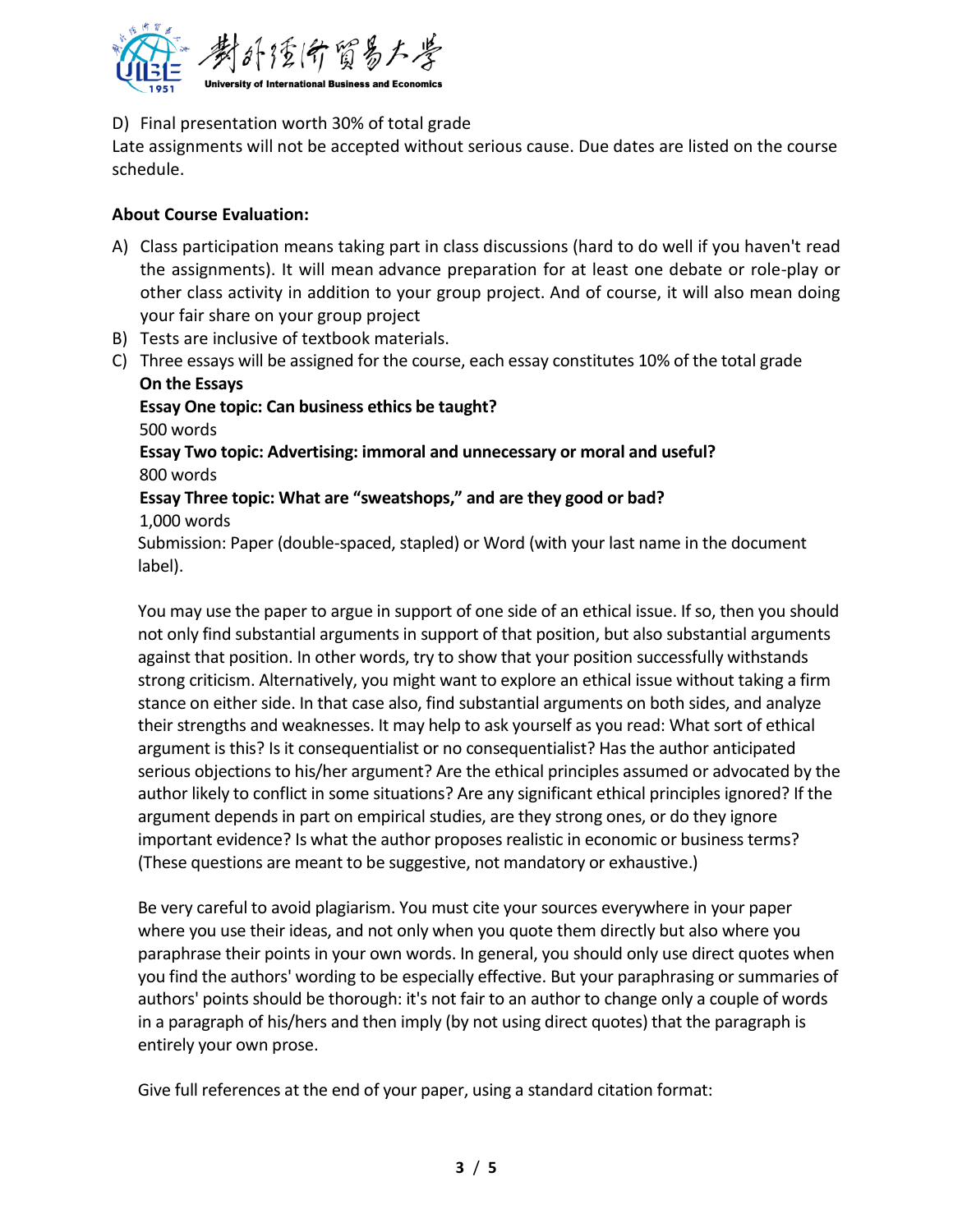

1) Book (non-anthology): author's name, book title (publisher, date).

- 2) Article in an anthology: name of the article's author, "article title," name of the editor of the anthology, book title (publisher, date), pages.
- 3) Periodical article: author, "article title," periodical title, volume/issue (date): pages.
- 4) Web page: author, "title of page or article" (organization name, date), URL.

Within your text, e.g., at the end of a paragraph or a direct quote, you may refer to a source simply as (author, pages).

D) Final Presentation

A team consists of 4-6 students give a presentation on topics relevant to business ethics, topics should be agreed with the instructor beforehand. The presentation should be 15-20 minutes long (each member of the team is required to speak), grade will be given on the group basis, but may vary in accordance with performance of each speaker. This is your opportunity to be creative with visual aids and charts. The use of PowerPoint is strongly encouraged. You can create advertising, new packaging, a video, or something else (be innovative) to make your presentation interesting.

## **Grading Scale:**

Assignments and examinations will be graded according to the following grade scale:

|    | 90-100 |                          | 72-74    |
|----|--------|--------------------------|----------|
| А- | 85-89  |                          | 68-71    |
| B+ | 82-84  | $\overline{\phantom{0}}$ | 64-67    |
|    | 78-81  |                          | 60-63    |
| В- | 75-77  |                          | below 60 |

## **Academic Integrity:**

The University of International Business and Economics expects students to be honest in their academic work. Academic dishonesty is viewed as a serious violation of university rules and such misconduct is not accepted by academic community. In particular, students must refrain from plagiarism, cheating and collusion in connection with examinations, submitting substantially the same piece of work to different classes and must fully acknowledge all the sources of ideas and all assistance received in work submitted to the instructor for evaluation. Violation of the rules of academic honesty may lead to suspension or disqualification of the student from further study at the University.

## **Tentative Course Schedule:**

| <b>Class</b> | <b>Chapter title/topic</b>              | <b>Assignments</b>                                |
|--------------|-----------------------------------------|---------------------------------------------------|
| Day 1        | Introduction of The Course and Syllabus | Reading: Chap. 1                                  |
| Day 2        | The Corporation and Its Stakeholders    | 1. Case: Walmart Stores, Inc.<br>Reading: Chap. 2 |